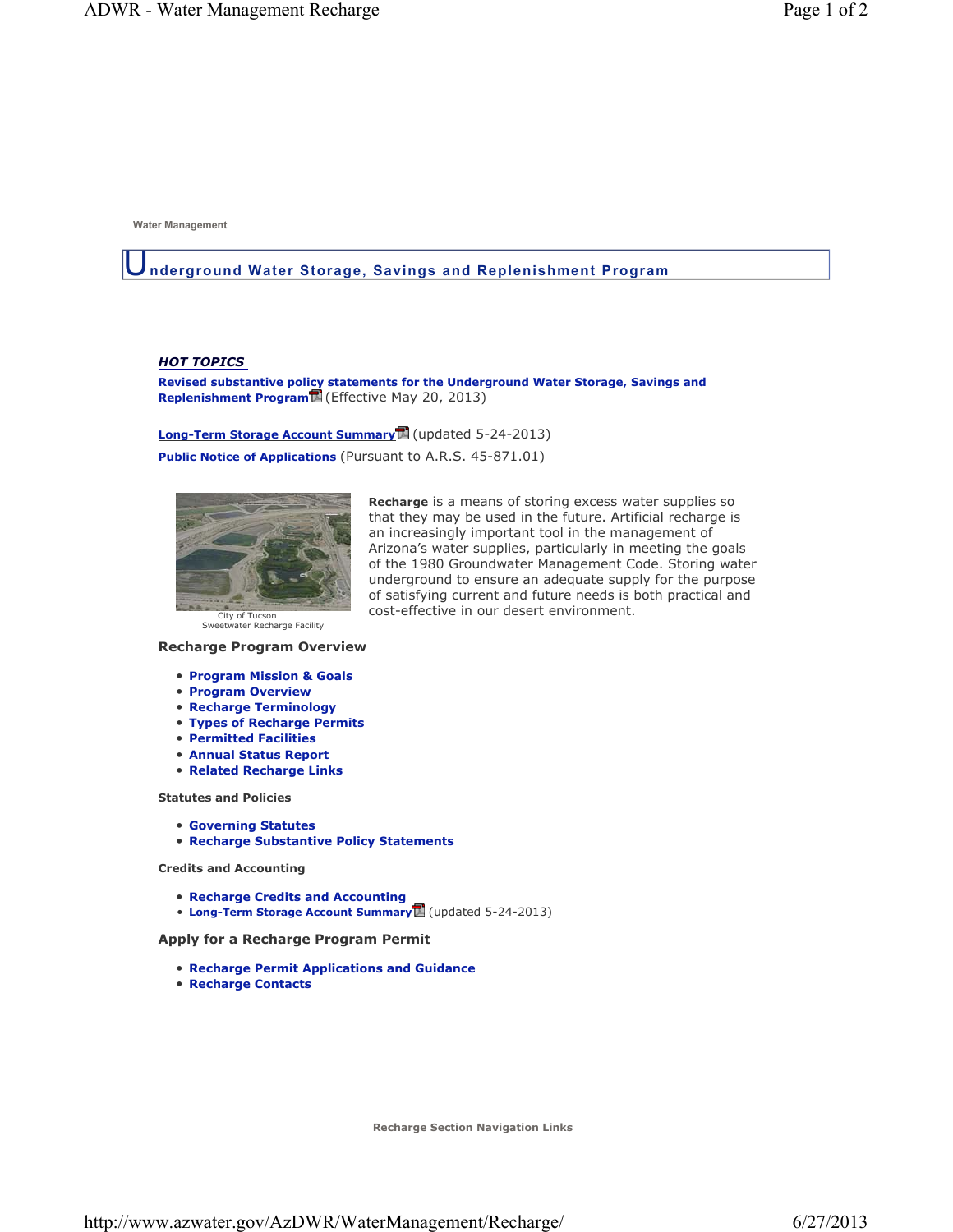**Use the above links to navigate the Recharge Section**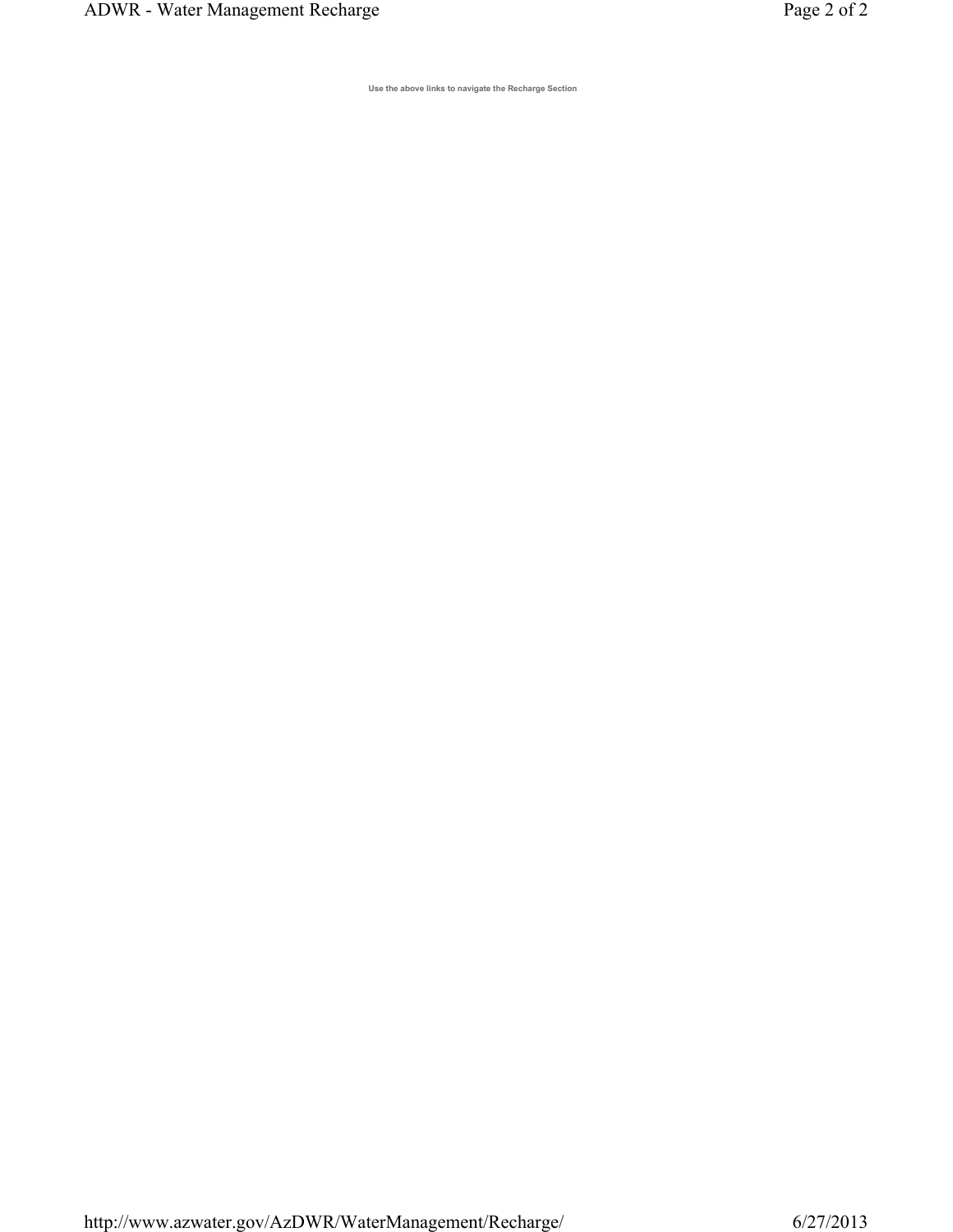(Balances subject to periodic updates.) Last updated on May 24, 2013.

| <b>AMA</b> | LTSA Holder                                           | <b>LTSA Number</b> | <b>Total Recoverable</b><br>LTSA Balance (ac-ft) | *Balance as of date<br>shown below: |
|------------|-------------------------------------------------------|--------------------|--------------------------------------------------|-------------------------------------|
| Tucson     |                                                       |                    |                                                  |                                     |
|            | Tohono O'odham Nation                                 | 70-084101.0000     | 68,139.88                                        | 12/31/2011                          |
|            | City of Tucson, Tucson Water                          | 70-411111          | 102,567.13                                       | 12/31/2010                          |
|            | CAWCD (Central Arizona Water Conservation District)   | 70-411120.0000     | 2,327.12                                         | 12/31/2011                          |
|            | CAWCD - CAGRD (Central AZ Groundwater Replenish Dist) | 70-411120.0001     | 16,815.00                                        | 12/31/2011                          |
|            | <b>CAGRD Replenishment Reserve</b>                    | 70-411120.0002     | 26,905.55                                        | 12/31/2011                          |
|            | <b>CAGRD Conservation District Account</b>            | 75-411120.0000     | 66,510.04                                        | 12/31/2011                          |
|            | Metropolitan Domestic Water Improvement District      | 70-411130          | 9,833.97                                         | 12/31/2010                          |
|            | Community Water Company of Green Valley               | 70-411140          | 1,429.00                                         | 12/31/2010                          |
|            | AWBA (Arizona Water Banking Authority)                | 70-411150.0000     | 573,375.54                                       | 12/31/2012                          |
|            | AWBA - Southern Nevada Water Authority                | 70-411150.0001     | 109,791.19                                       | 12/31/2012                          |
|            | Town of Oro Valley                                    | 70-411160          | 13,368.24                                        | 12/31/2010                          |
|            | Spanish Trail Water Company                           | 70-411170.0000     | 59.59                                            | 12/31/2011                          |
|            | Fidelity National Title/Trust #10773                  | 70-411190          | 0.00                                             | 12/31/2010                          |
|            | U. S. Bureau of Reclamation                           | 70-411200          | 51,701.71                                        | 12/31/2010                          |
|            | Vail Water Company                                    | 70-411210          | 6,612.45                                         | 12/31/2010                          |
|            | <b>Town of Marana</b>                                 | 70-411220          | 11,400.17                                        | 12/31/2010                          |
|            | Cortaro-Marana Irrigation District                    | 70-411230          | 0.00                                             | 12/31/2010                          |
|            | Arizona State Land Department                         | 70-411240          | 2,033.40                                         | 12/31/2010                          |
|            | Robson Ranch Quail Creek, LLC                         | 70-411250          | 12,123.17                                        | 12/31/2010                          |
|            | City of Sierra Vista                                  | 70-411260.0000     | 17,485.93                                        | 12/31/2010                          |
|            | <b>Ridgeview Utility Company</b>                      | 70-411270          | 0.00                                             | 12/31/2010                          |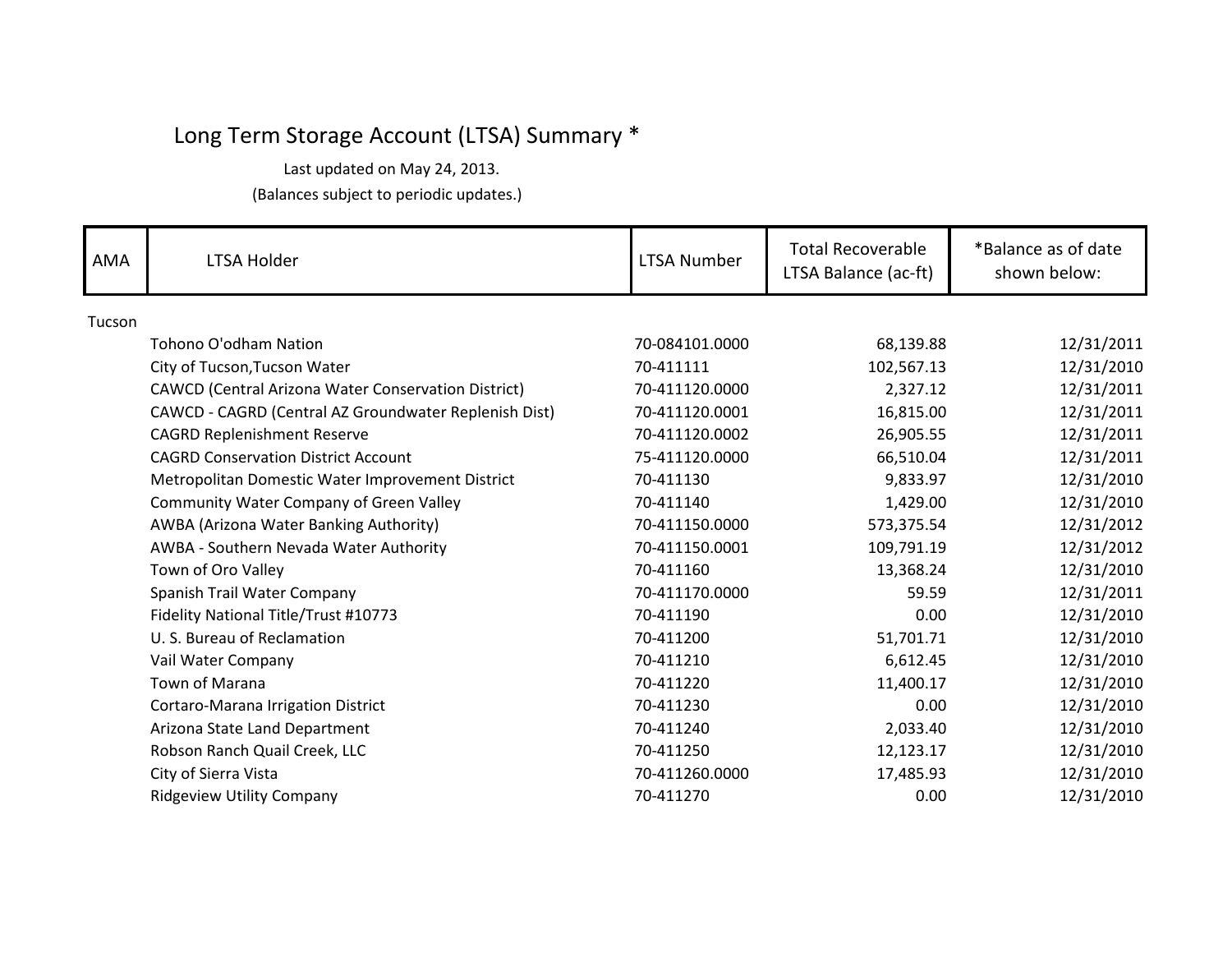| AMA    | LTSA Holder                                      | LTSA Number    | <b>Total Recoverable</b><br>LTSA Balance (ac-ft) | *Balance as of date<br>shown below: |
|--------|--------------------------------------------------|----------------|--------------------------------------------------|-------------------------------------|
| Tucson |                                                  |                |                                                  |                                     |
|        | Robson Communities, Inc.                         | 70-411280      | 0.04                                             | 12/31/2010                          |
|        | Canoa Ranch Golf Course, LLC                     | 70-411290.0000 | 0.00                                             | 12/31/2010                          |
|        | SLF-Agua, LLC                                    | 70-411300.0000 | 1,750.00                                         | 12/31/2010                          |
|        | Del Lago Golf, LLC                               | 70-411310      | 0.00                                             | 12/31/2010                          |
|        | Flowing Wells Irrigation District                | 70-411320      | 311.06                                           | 12/31/2011                          |
|        | Robson Ranch Mtns., LLC                          | 70-411330      | 405.86                                           | 12/31/2010                          |
|        | Green Valley Domestic Water Improvement District | 70-411340      | 0.00                                             | 12/31/2011                          |
|        | Red Rock Utilities, LLC                          | 70-411350      | 4.92                                             | 12/31/2010                          |
|        | Pima County Regional Wastewater Reclamation Dept | 70-411370      | 5,451.85                                         | 12/31/2010                          |
|        | Town of Sahuarita Public Works                   | 70-411380.0000 | 1,347.58                                         | 12/31/2010                          |
|        | Augusta Resource Corp.                           | 70-411390      | 42,593.02                                        | 12/31/2010                          |
|        | Aqua Capital Management, LP                      | 70-411400      | 1,350.00                                         | 12/31/2010                          |
|        | Rocking K Acquisitions, LLC                      | 70-411410.0000 | 0.00                                             | 12/31/2010                          |
|        | Mojave Ventures, LLC                             | 70-411420.0000 | 28,306.00                                        | 12/31/2010                          |
|        | Pasqua Yaqui Tribe                               | 70-411430.0000 | 2,967.72                                         | 12/31/2011                          |
|        | Vidler Water Company                             | 70-411440      | 0.00                                             | 12/31/2010                          |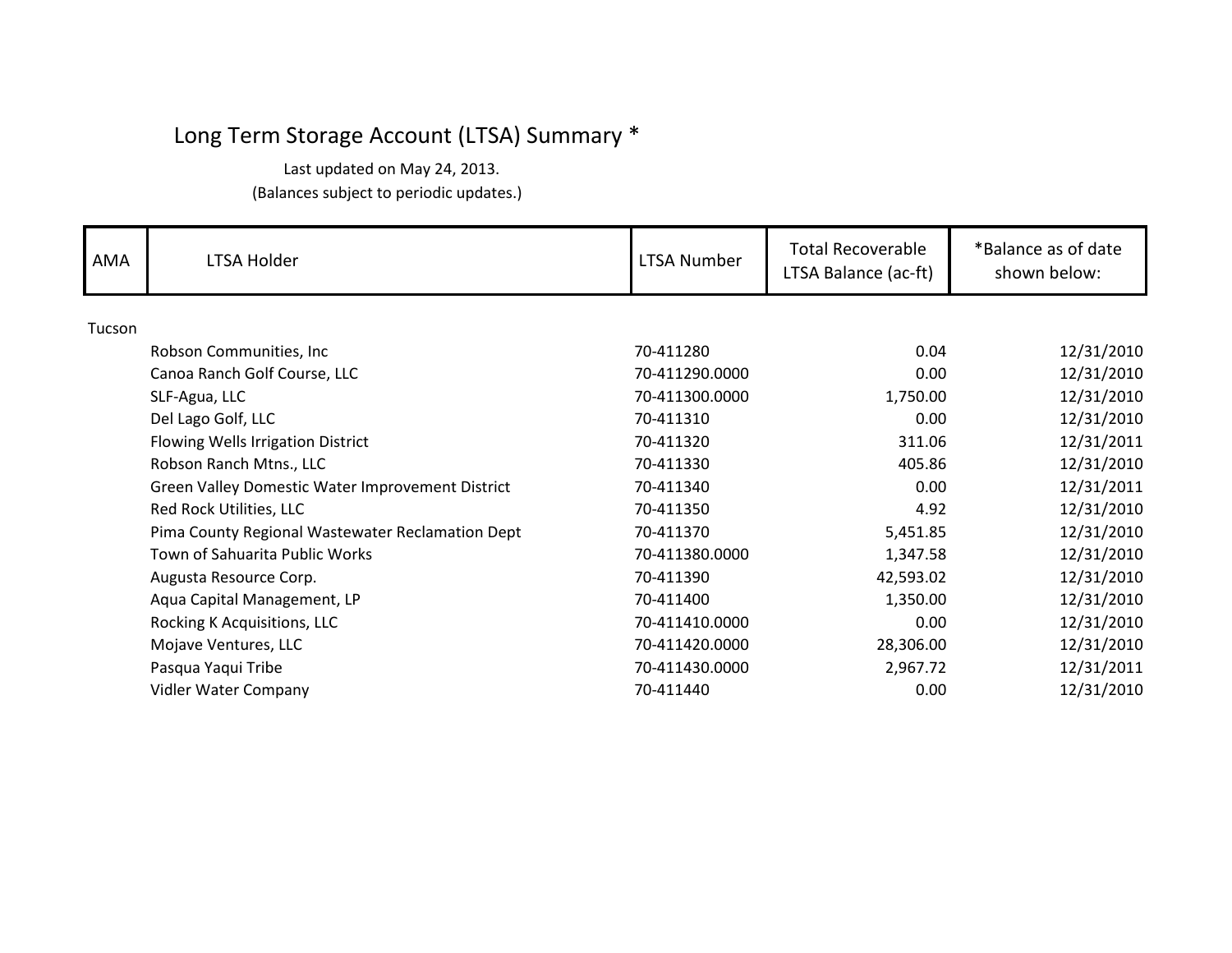| AMA      | <b>LTSA Holder</b>               | <b>LTSA Number</b> | Total Recoverable<br>LTSA Balance (ac-ft) | *Balance as of date<br>shown below: |
|----------|----------------------------------|--------------------|-------------------------------------------|-------------------------------------|
| Prescott |                                  |                    |                                           |                                     |
|          | City of Prescott                 | 70-421123          | 23,253.61                                 | 12/31/2010                          |
|          | Town of Prescott Valley          | 70-421124          | 10,667.95                                 | 12/31/2010                          |
|          | Chino Valley Irrigation District | 70-421125          | 0.00                                      | 12/31/2010                          |
|          | North Nugget Development         | 70-421126          | 527.62                                    | 12/31/2010                          |
|          | Town of Chino Valley             | 70-421127          | 228.34                                    | 12/31/2008                          |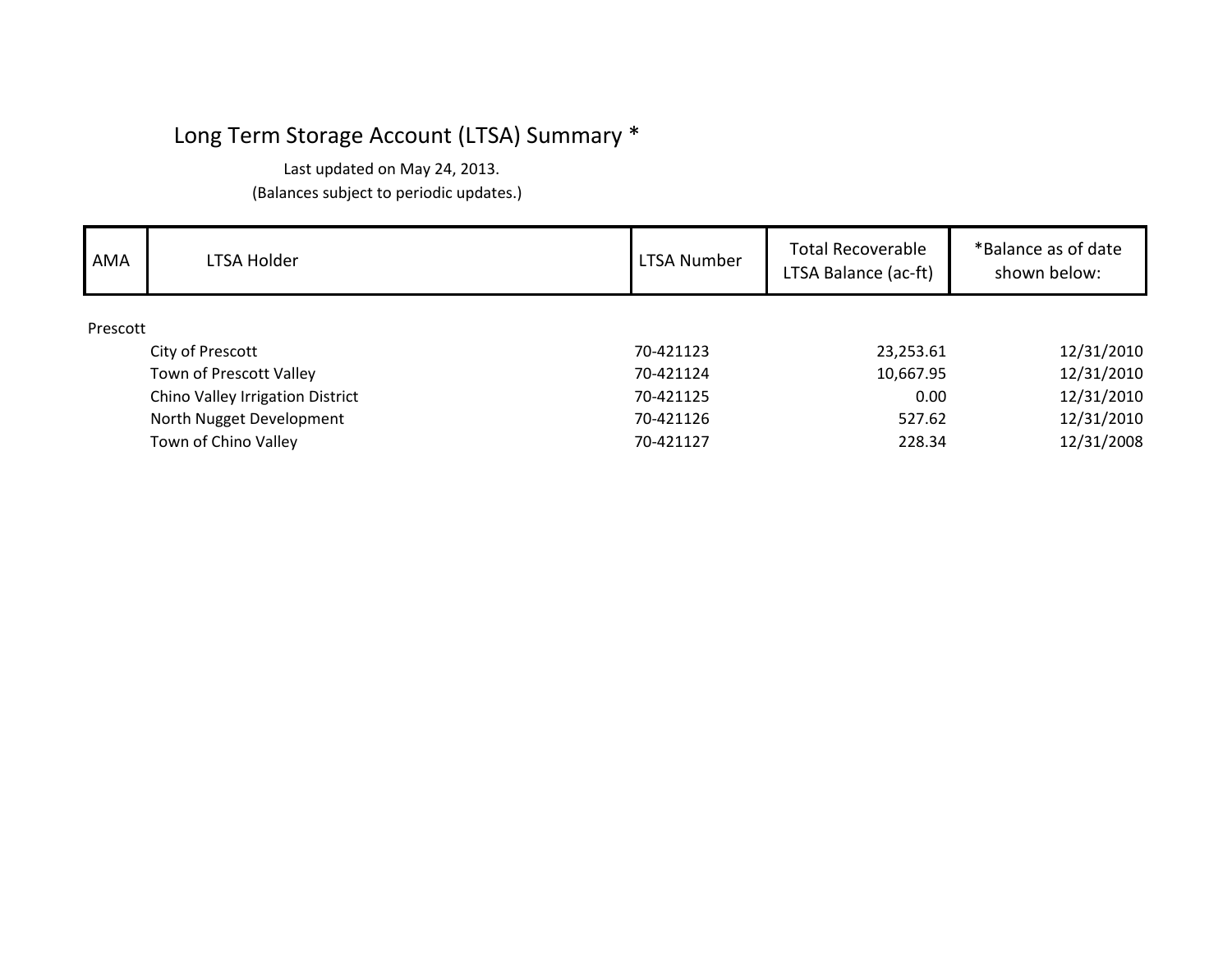| AMA     | <b>LTSA Holder</b>                                         | LTSA Number    | <b>Total Recoverable</b><br>LTSA Balance (ac-ft) | *Balance as of date<br>shown below: |
|---------|------------------------------------------------------------|----------------|--------------------------------------------------|-------------------------------------|
| Phoenix |                                                            |                |                                                  |                                     |
|         | <b>CAWCD (Central Arizona Water Conservation District)</b> | 70-441120.0000 | 315,911.97                                       | 12/31/2011                          |
|         | CAWCD - CAGRD (Central AZ Groundwater Replenish Dist)      | 70-441120.0001 | 51,679.28                                        | 12/31/2011                          |
|         | <b>CAGRD Replenishment Reserve</b>                         | 70-441120.0002 | 107,515.76                                       | 12/31/2011                          |
|         | <b>CAGRD Conservation District Account</b>                 | 75-441120.0000 | 197,517.08                                       | 12/31/2011                          |
|         | City of Tempe                                              | 70-441123      | 91,611.43                                        | 12/31/2012                          |
|         | Salt River Project                                         | 70-441125      | 134,567.80                                       | 12/31/2011                          |
|         | City of Mesa                                               | 70-441127      | 485,003.77                                       | 12/31/2011                          |
|         | City of Chandler                                           | 70-441129      | 320,033.18                                       | 12/31/2011                          |
|         | City of Scottsdale                                         | 70-441131      | 125,515.93                                       | 12/31/2012                          |
|         | City of Phoenix                                            | 70-441133      | 180,020.08                                       | 12/31/2009                          |
|         | City of Avondale                                           | 70-441135      | 63,208.95                                        | 12/31/2011                          |
|         | Pima Utility Company                                       | 70-441137      | 2,490.34                                         | 12/31/2011                          |
|         | LPSCO (Litchfield Park Service Company)                    | 70-441139      | 4,924.73                                         | 12/31/2010                          |
|         | Del Webb L.P.                                              | 70-441141      | 0.00                                             | 12/31/2009                          |
|         | Town of Gilbert                                            | 70-441143      | 195,962.46                                       | 12/31/2009                          |
|         | City of Goodyear                                           | 70-441144      | 93,836.58                                        | 12/31/2009                          |
|         | City of Peoria                                             | 70-441146      | 75,466.86                                        | 12/31/2009                          |
|         | <b>Ocotillo Management Group</b>                           | 70-441147      | 7,129.08                                         | 12/31/2011                          |
|         | Del Webb Home Construction                                 | 70-441148      | 90.10                                            | 12/31/2011                          |
|         | City of Glendale                                           | 70-441149      | 101,848.26                                       | 12/31/2009                          |
|         | AWBA (Arizona Water Banking Authority)                     | 70-441150.0000 | 1,612,601.06                                     | 12/31/2011                          |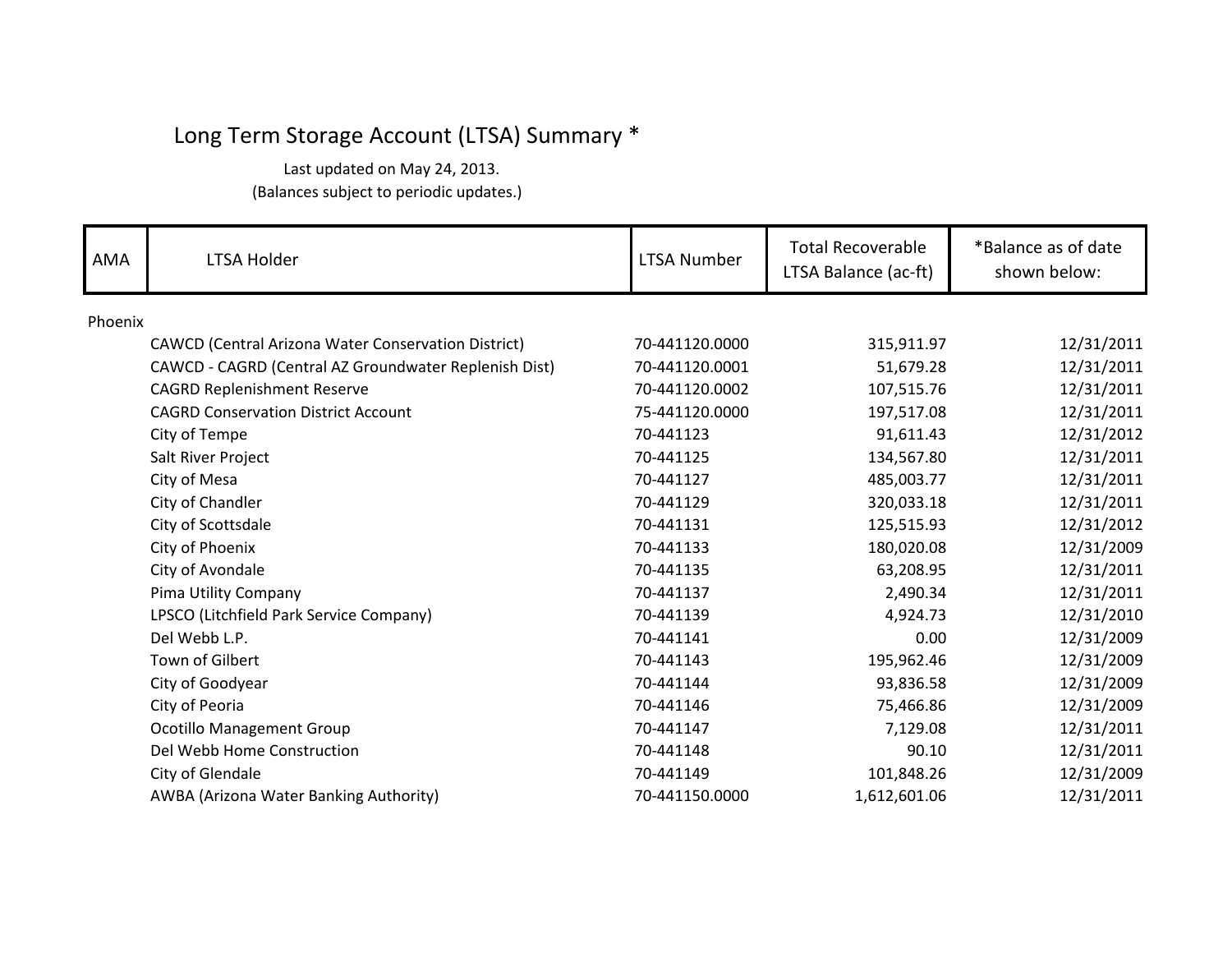| <b>AMA</b> | <b>LTSA Holder</b>                                           | <b>LTSA Number</b> | <b>Total Recoverable</b><br>LTSA Balance (ac-ft) | *Balance as of date<br>shown below: |
|------------|--------------------------------------------------------------|--------------------|--------------------------------------------------|-------------------------------------|
| Phoenix    |                                                              |                    |                                                  |                                     |
|            | AWBA - Southern Nevada Water Authority                       | 70-441150.0001     | 51,008.92                                        | 12/31/2011                          |
|            | AWBA - CA                                                    | 70-441150.0002     | 0.00                                             | 12/31/2011                          |
|            | AWBA - MCWA                                                  | 70-441150.0003     | 0.00                                             | 12/31/2011                          |
|            | Maricopa Water District                                      | 70-441151          | 0.00                                             | 12/31/2009                          |
|            | <b>WUCFD (Water Utilities Community Facilities District)</b> | 70-441152          | 24,582.69                                        | 1/25/2012                           |
|            | City of Surprise                                             | 70-441155          | 16,198.07                                        | 12/31/2010                          |
|            | <b>Tempe Family Golf Centers</b>                             | 70-441156          | 33.46                                            | 12/31/2009                          |
|            | Vidler Water Company                                         | 70-441157          | 260,944.04                                       | 12/31/2011                          |
|            | Water Utility of Greater Tonopah                             | 70-441158          | 23,447.37                                        | 12/31/2011                          |
|            | Global Water - Santa Cruz Water Company                      | 70-441159          | 0.00                                             | 12/31/2011                          |
|            | Arizona Public Service                                       | 70-441160          | 1,933.29                                         | 12/31/2011                          |
|            | Freeport McMoRan Corporation                                 | 70-441161          | 31,465.15                                        | 12/31/2011                          |
|            | Anthem Arizona, LLC                                          | 70-441162          | 0.00                                             | 12/31/2009                          |
|            | <b>PebbleCreek Properties</b>                                | 70-441164          | 311.00                                           | 12/31/2011                          |
|            | Canyon Forest Village                                        | 70-441165          | 0.00                                             | 12/31/2009                          |
|            | <b>Briarwood Golf Course</b>                                 | 70-441166          | 0.00                                             | 12/31/2011                          |
|            | Recreation Centers of Sun City West                          | 70-441167          | 130.98                                           | 12/31/2011                          |
|            | Water Utility of Northern Scottsdale                         | 70-441168          | 5.64                                             | 12/31/2011                          |
|            | <b>Hillcrest Golf Course</b>                                 | 70-441169          | 2.75                                             | 12/31/2009                          |
|            | McMullen Valley WCⅅ                                          | 70-441173          | 0.00                                             | 12/31/2009                          |
|            | McCormick Land & Development                                 | 70-441174          | 49.72                                            | 12/31/2011                          |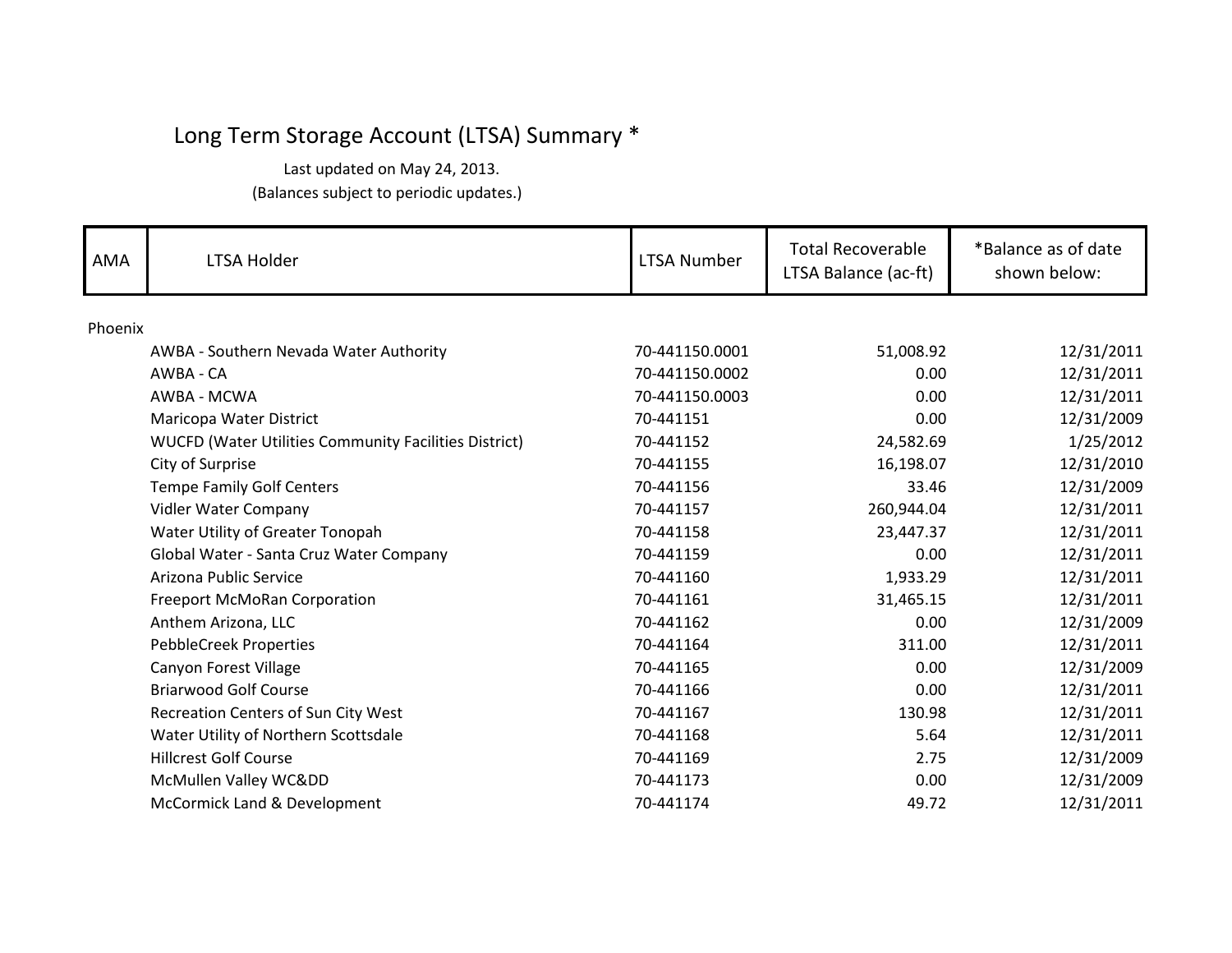| AMA     | <b>LTSA Holder</b>                      | LTSA Number    | <b>Total Recoverable</b><br>LTSA Balance (ac-ft) | *Balance as of date<br>shown below: |
|---------|-----------------------------------------|----------------|--------------------------------------------------|-------------------------------------|
| Phoenix |                                         |                |                                                  |                                     |
|         | <b>Fountain Hills Sanitary District</b> | 70-441175      | 319.40                                           | 12/31/2011                          |
|         | City of El Mirage                       | 70-441176      | 11,767.53                                        | 12/31/2011                          |
|         | Valencia Water Company                  | 70-441177      | 41.76                                            | 12/31/2011                          |
|         | Del Webb Corporation                    | 70-441178      | 9,984.50                                         | 12/31/2011                          |
|         | Power North                             | 70-441179      | 0.00                                             | 12/31/2009                          |
|         | Queen Creek Water Company               | 70-441180      | 14.00                                            | 12/31/2011                          |
|         | Shea Homes, LP                          | 70-441181      | 658.56                                           | 12/31/2011                          |
|         | Arizona - American WC (Sun City)        | 70-441182      | 6,858.63                                         | 12/31/2009                          |
|         | Arizona - American WC (Sun City West)   | 70-441183      | 134.96                                           | 12/31/2010                          |
|         | Arizona - American WC (Agua Fria)       | 70-441184      | 890.53                                           | 12/31/2005                          |
|         | Arizona - American (Anthem)             | 70-441185      | 967.92                                           | 12/31/2005                          |
|         | All Golf @ Rio Salado                   | 70-441186      | 39.88                                            | 12/3/2012                           |
|         | ADOT (AZ Dept of Transportation)        | Not Applicable | 0.00                                             | 12/31/2011                          |
|         | Gold Canyon Sewer Co.                   | 70-441187      | 955.86                                           | 10/19/2011                          |
|         | <b>Active Resource Mgmt LLC</b>         | 70-441188      | 141,272.97                                       | 12/31/2011                          |
|         | <b>DMB White Tank LLC</b>               | 70-441189      | 10.50                                            | 12/31/2011                          |
|         | Basha's Inc.                            | 70-441190      | 218.00                                           | 12/31/2008                          |
|         | <b>Trend Homes</b>                      | 70-441191      | 0.00                                             | 12/31/2011                          |
|         | Sun City Grand Comm. Assoc., Inc.       | 70-441192      | 0.00                                             | 12/31/2011                          |
|         | Marbella Vineyard HOA                   | 70-441193      | 26.00                                            | 12/31/2008                          |
|         | William Lyon Homes, Inc.                | 70-441194      | 3,421.41                                         | 12/31/2011                          |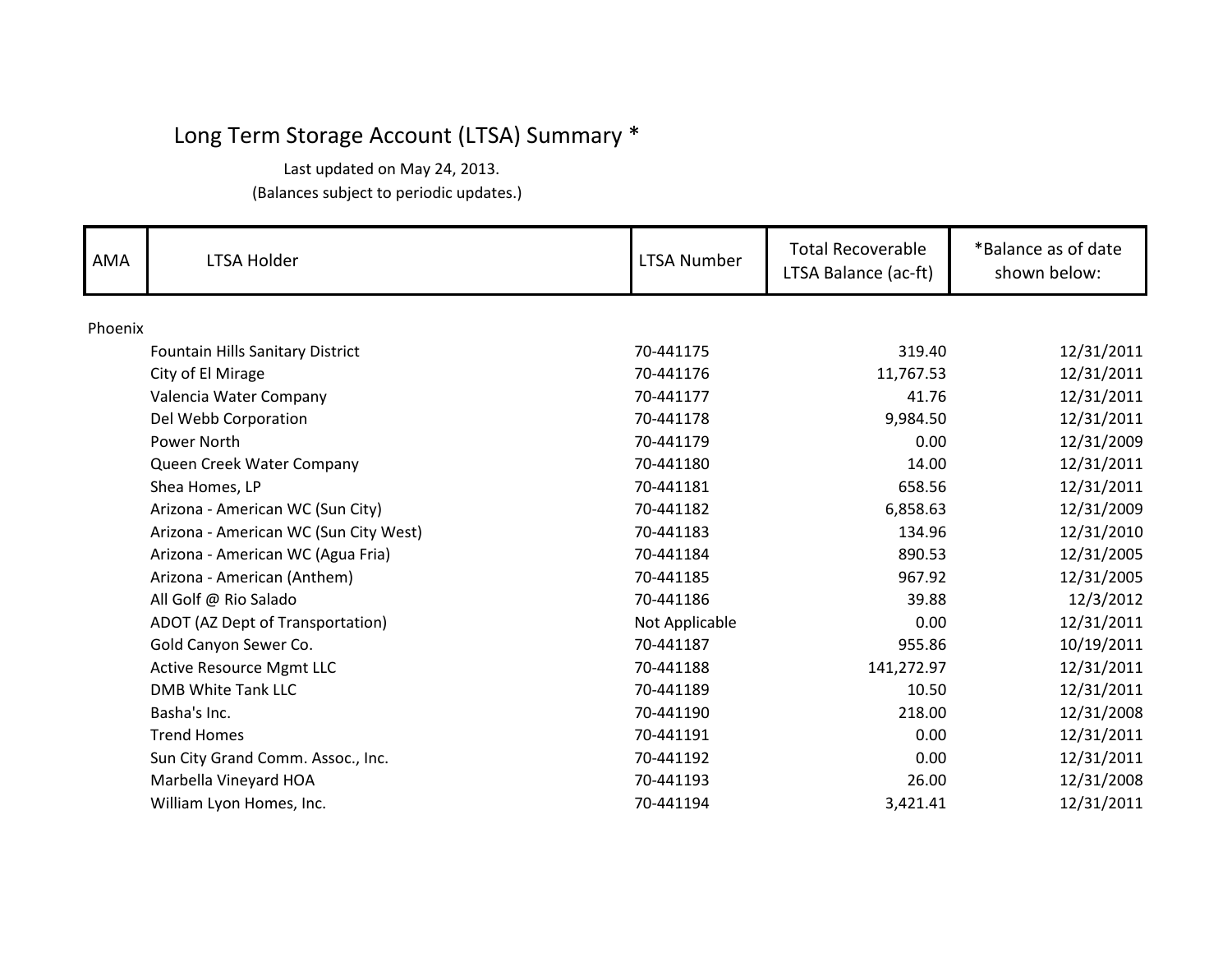| <b>AMA</b> | <b>LTSA Holder</b>                                        | LTSA Number    | <b>Total Recoverable</b><br>LTSA Balance (ac-ft) | *Balance as of date<br>shown below: |
|------------|-----------------------------------------------------------|----------------|--------------------------------------------------|-------------------------------------|
| Phoenix    |                                                           |                |                                                  |                                     |
|            | Vanderbilt Farms L.L.C.                                   | 70-441195      | 1,072.00                                         | 12/31/2008                          |
|            | Superstition Mountains Community Facilities District No.1 | 70-441196      | 1,095.48                                         | 1/25/2012                           |
|            | Duke Energy Arlington Valley LLC                          | 70-441197.0000 | 0.00                                             | 12/31/2011                          |
|            | Town of Buckeye                                           | 70-441199      | 254.60                                           | 12/31/2011                          |
|            | <b>Resolution Copper Mining LLC</b>                       | 70-441200      | 219,419.70                                       | 12/31/2011                          |
|            | Mohave County Water Authority                             | 70-441201      | 950.00                                           | 12/31/2008                          |
|            | CSW Sun Valley South Holding, LLC                         | 70-441202      | 12.00                                            | 12/31/2011                          |
|            | Roadhaven Resort HOA                                      | 70-441203      | 94.92                                            | 1/25/2012                           |
|            | Power Ranch Community                                     | 70-441204      | 621.00                                           | 12/31/2011                          |
|            | Lake Pleasant Sewer Company                               | 70-441205      | 0.00                                             | 12/31/2011                          |
|            | AFFCO LLC                                                 | 70-441206      | 0.00                                             | 12/31/2009                          |
|            | Stratland Enterprises, Inc                                | 70-441207      | 25.00                                            | 12/31/2010                          |
|            | Roosevelt Water Conservation District                     | 70-441208      | 2.48                                             | 12/31/2011                          |
|            | Asante LH, LLC                                            | 70-441209      | 1.00                                             | 12/31/2011                          |
|            | Festival Ranch Development Co., Inc.                      | 70-441210      | 5.00                                             | 12/31/2011                          |
|            | JF Purchase, LLC                                          | 70-441211      | 0.00                                             | 12/31/2011                          |
|            | Arizona - American Paradise Valley                        | 70-441212      | 0.00                                             | 12/31/2009                          |
|            | US Home of AZ Construction Co                             | 70-441213      | 1.00                                             | 12/31/2011                          |
|            | Greystone Construction Inc.                               | 70-441214      | 1.00                                             | 12/31/2011                          |
|            | Lennar Arizona, Inc.                                      | 70-441215      | 170.46                                           | 12/31/2011                          |
|            | <b>Winfield Water Partners LLC</b>                        | 70-441216      | 9,500.00                                         | 12/31/2011                          |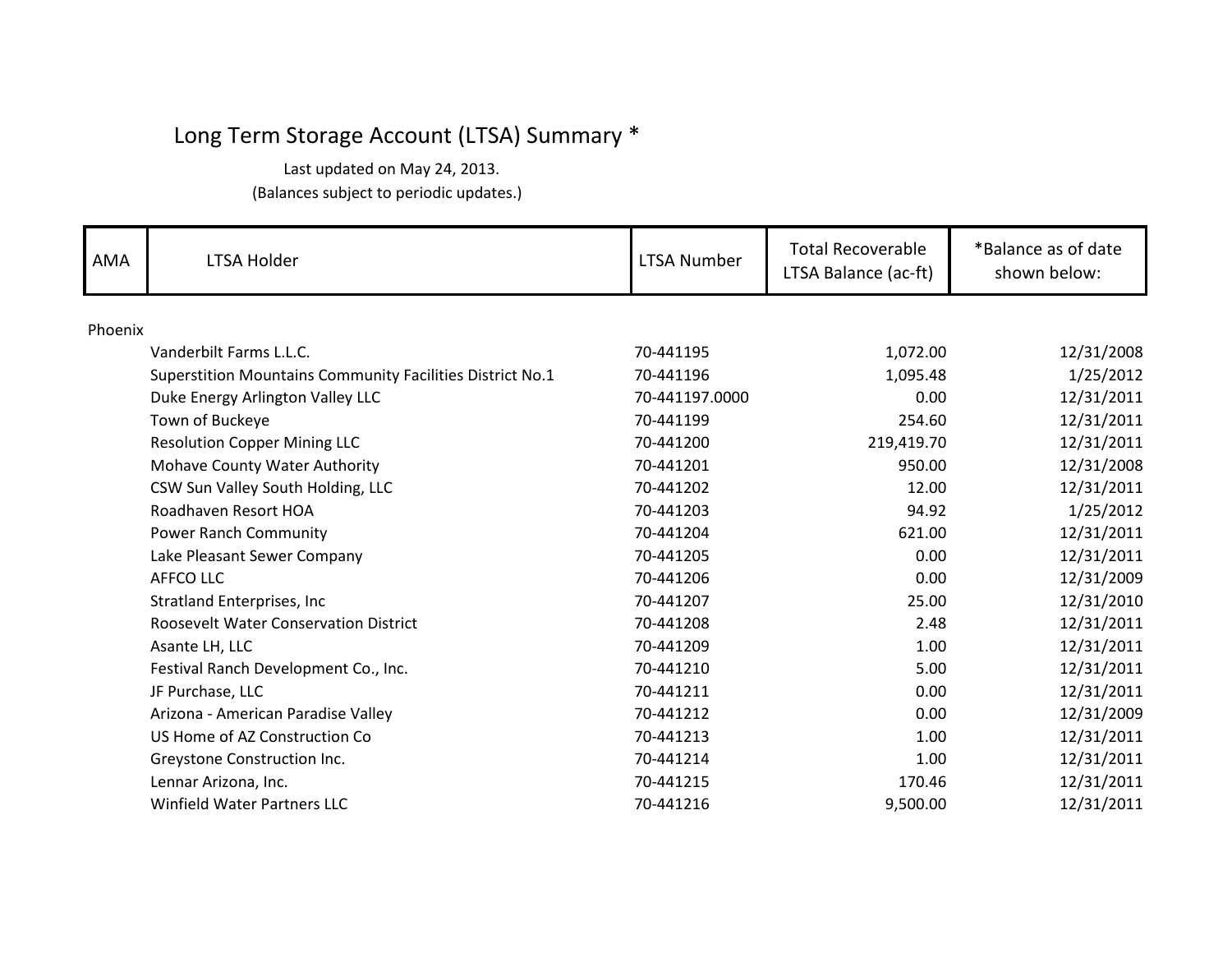| AMA     | LTSA Holder                           | LTSA Number    | <b>Total Recoverable</b><br>LTSA Balance (ac-ft) | *Balance as of date<br>shown below: |
|---------|---------------------------------------|----------------|--------------------------------------------------|-------------------------------------|
| Phoenix |                                       |                |                                                  |                                     |
|         | Aqua Capital Management LP            | 70-441217      | 0.41                                             | 12/31/2011                          |
|         | Tohono O'odham Nation                 | 70-441218      | 39,760.44                                        | 12/31/2011                          |
|         | Johnson Utilities Company             | 70-441219      | 850.92                                           | 12/31/2011                          |
|         | Hassayampa Ventures LLC               | 70-441221      | 4,713.12                                         | 12/31/2011                          |
|         | <b>Mohave Ventures</b>                | 70-441222      | 71,871.40                                        | 12/31/2011                          |
|         | US DOI/ Bureau of Reclamation         | 70-441223.0000 | 17,100.00                                        | 12/31/2011                          |
|         | <b>Recreation Centers of Sun City</b> | 70-441224      | 1,080.00                                         | 12/31/2011                          |
|         | Gila River Indian Community           | 70-441225      | 0.00                                             | 12/31/2011                          |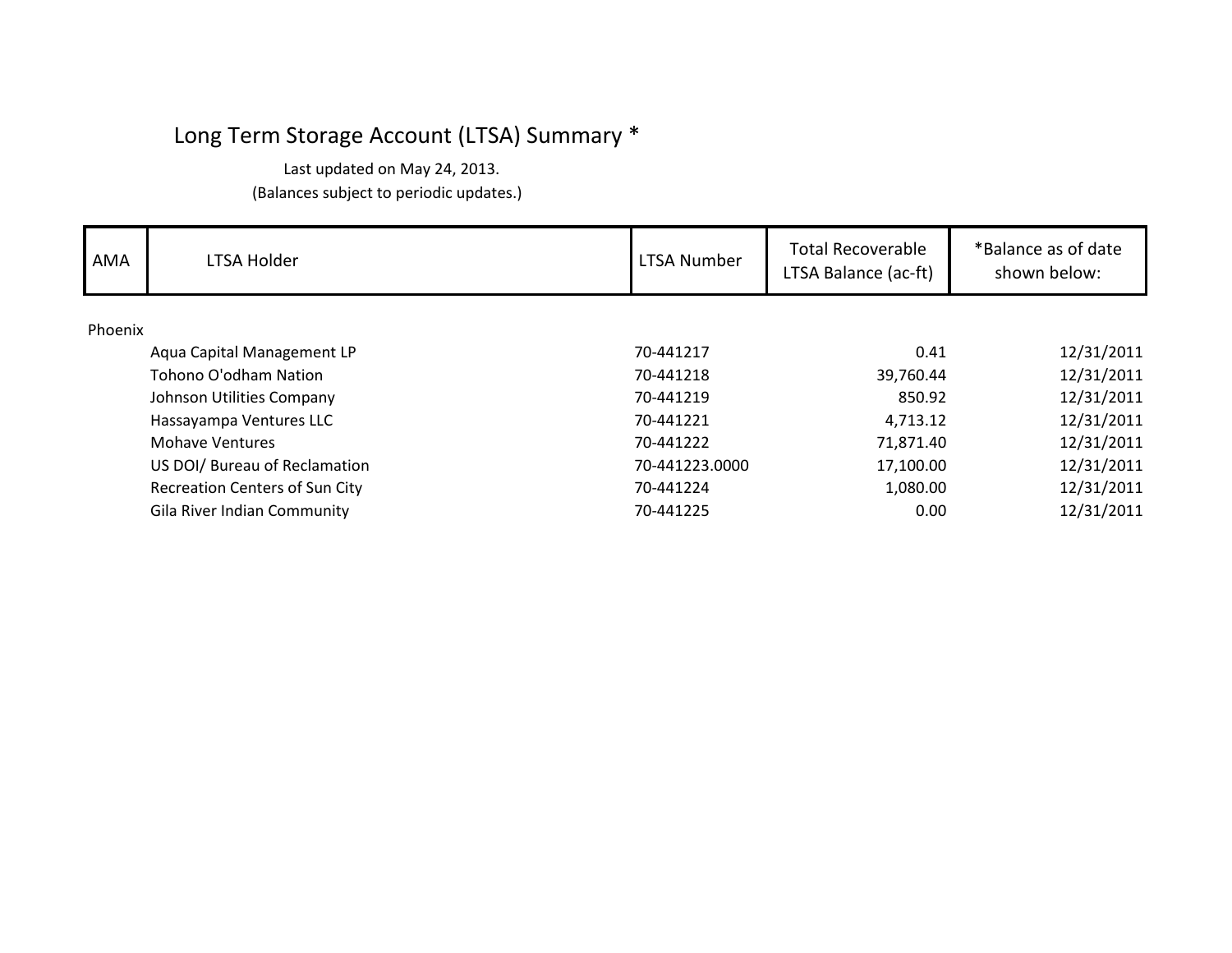| <b>AMA</b> | <b>LTSA Holder</b>                                         | <b>LTSA Number</b> | <b>Total Recoverable</b><br>LTSA Balance (ac-ft) | *Balance as of date<br>shown below: |
|------------|------------------------------------------------------------|--------------------|--------------------------------------------------|-------------------------------------|
| Pinal      |                                                            |                    |                                                  |                                     |
|            | <b>CAWCD (Central Arizona Water Conservation District)</b> | 70-431120.0000     | 318,938.10                                       | 12/31/2011                          |
|            | CAWCD - CAGRD (Central AZ Groundwater Replenish Dist)      | 70-431120.0001     | 0.00                                             | 12/31/2011                          |
|            | <b>CAGRD Replenishment Reserve</b>                         | 70-431120.0002     | 3,000.00                                         | 12/31/2011                          |
|            | <b>CAGRD Conservation District Account</b>                 | 75-431120.0000     | 1,326.10                                         | 12/31/2011                          |
|            | Town of Florence                                           | 70-431125          | 17,424.52                                        | 12/31/2011                          |
|            | City of Eloy                                               | 70-431130          | 36,619.56                                        | 12/31/2010                          |
|            | AWBA (Arizona Water Banking Authority)                     | 70-431135.0000     | 707,786.96                                       | 12/31/2012                          |
|            | AWBA - Southern Nevada Water Authority                     | 70-431135.0001     | 440,241.03                                       | 12/31/2012                          |
|            | AWBA - California                                          | 70-431135.0002     | 0.00                                             | 12/31/2012                          |
|            | AWBA - Mojave County Water Authority                       | 70-431135.0003     | 256,174.00                                       | 12/31/2012                          |
|            | Pinal Co. Augmentation Authority                           | 70-431140          | 12,446.40                                        | 12/31/2011                          |
|            | Picacho Sewer                                              | 70-431145          | 71.42                                            | 12/31/2011                          |
|            | Arizona City Sanitary District                             | 70-431150          | 236.89                                           | 12/31/2011                          |
|            | Global Water - Palo Verde Utilities Co                     | 70-431155          | 0.00                                             | 12/31/2011                          |
|            | Santa Cruz Water Co                                        | 70-431160.0000     | 212.44                                           | 12/31/2011                          |
|            | <b>Resolution Copper Mining</b>                            | 70-431165          | 56,780.14                                        | 12/31/2011                          |
|            | SRP Agriculture Improvement & Power District               | 70-431170.0000     | 25,930.87                                        | 12/31/2011                          |
|            | <b>Coolidge Power Corporation</b>                          | 70-431175.0000     | 5,642.21                                         | 12/31/2011                          |
|            | Gila River Indian Community                                | 70-431180.0000     | 257,140.23                                       | 12/31/2011                          |
|            | Picacho Peak Gas Storage, LLC                              | 70-431185          | 0.00                                             | 12/31/2011                          |
|            | <b>Johnson Utilities LLC</b>                               | 70-431190.0000     | 1,375.33                                         | 12/31/2011                          |